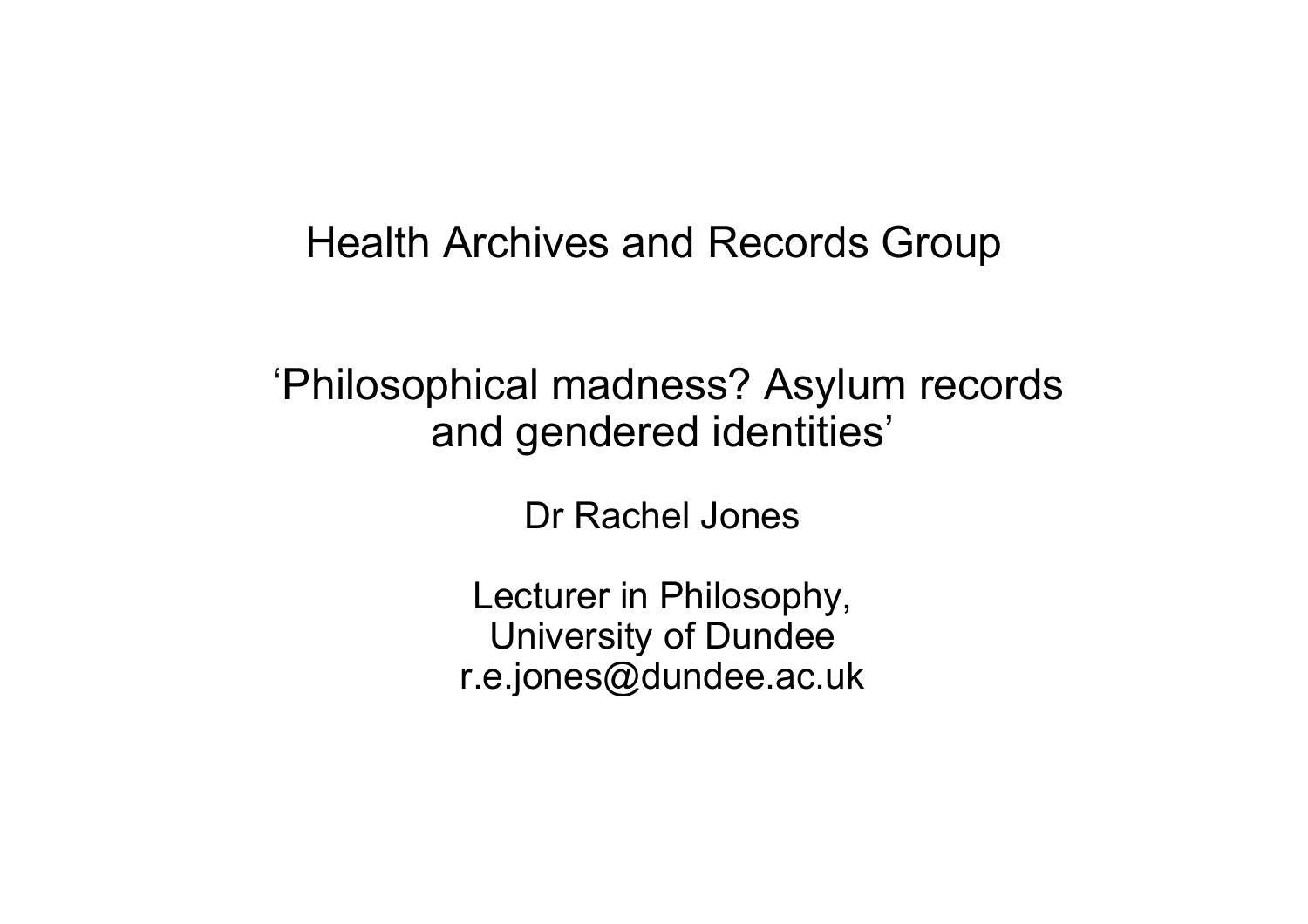# Philosophy *in* the Archives

- • Archives of a particular philosopher (first editions,manuscripts and drafts, annotated books, letters, diaries, personal papers)
- •Archives of a journal
- •Archives of a philosophical society
- • Contemporary literary / scientific / historical papers relevant to a particular project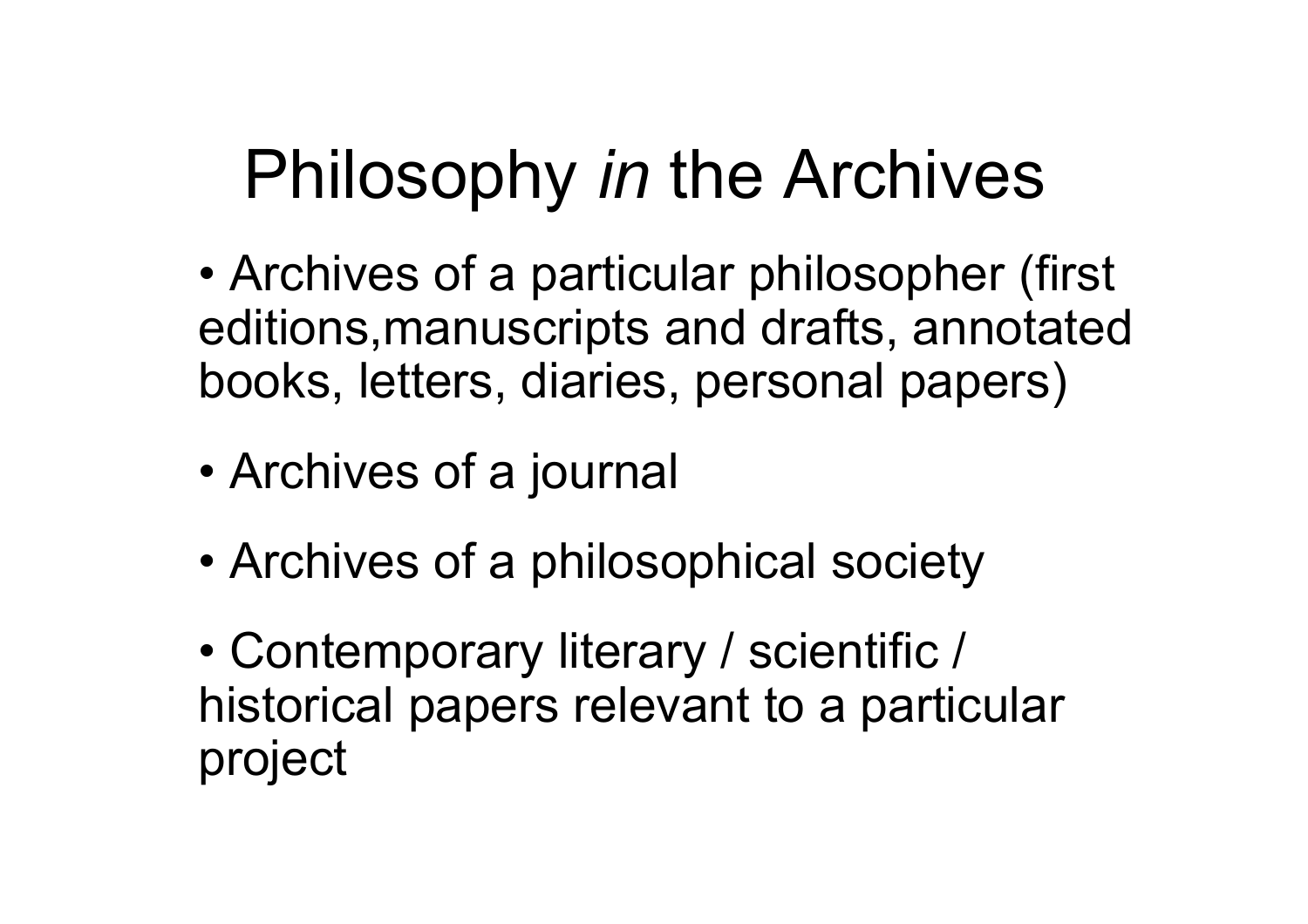# Philosophy *from* the Archives

- More common: archival material used to support, challenge, or contextualise an interpretation
- More unusual: archival material used as the primary sources for a philosophical argument
- Philosophy has often aimed at universal theories
- Treating archival material as primary sources means acknowledging that theories are themselves historical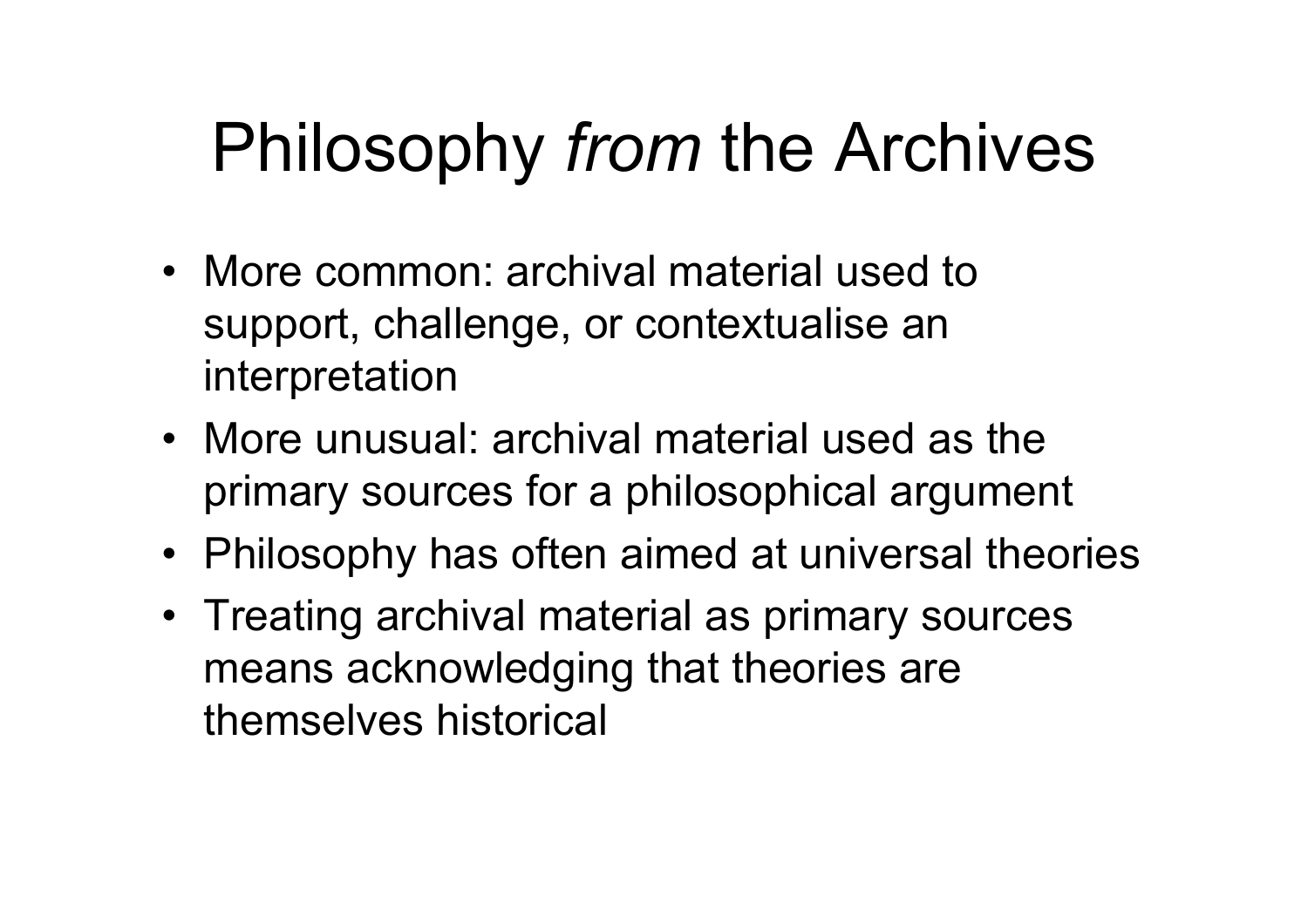# Michel Foucault

- •Philosophy as Genealogy
- • Starts from the present, asks how we became who we are
- Traces the historical, material, contingent conditions that led us to develop the capacities and the values we have now
- e.g. modern individuals value autonomy: how did this arise as a value?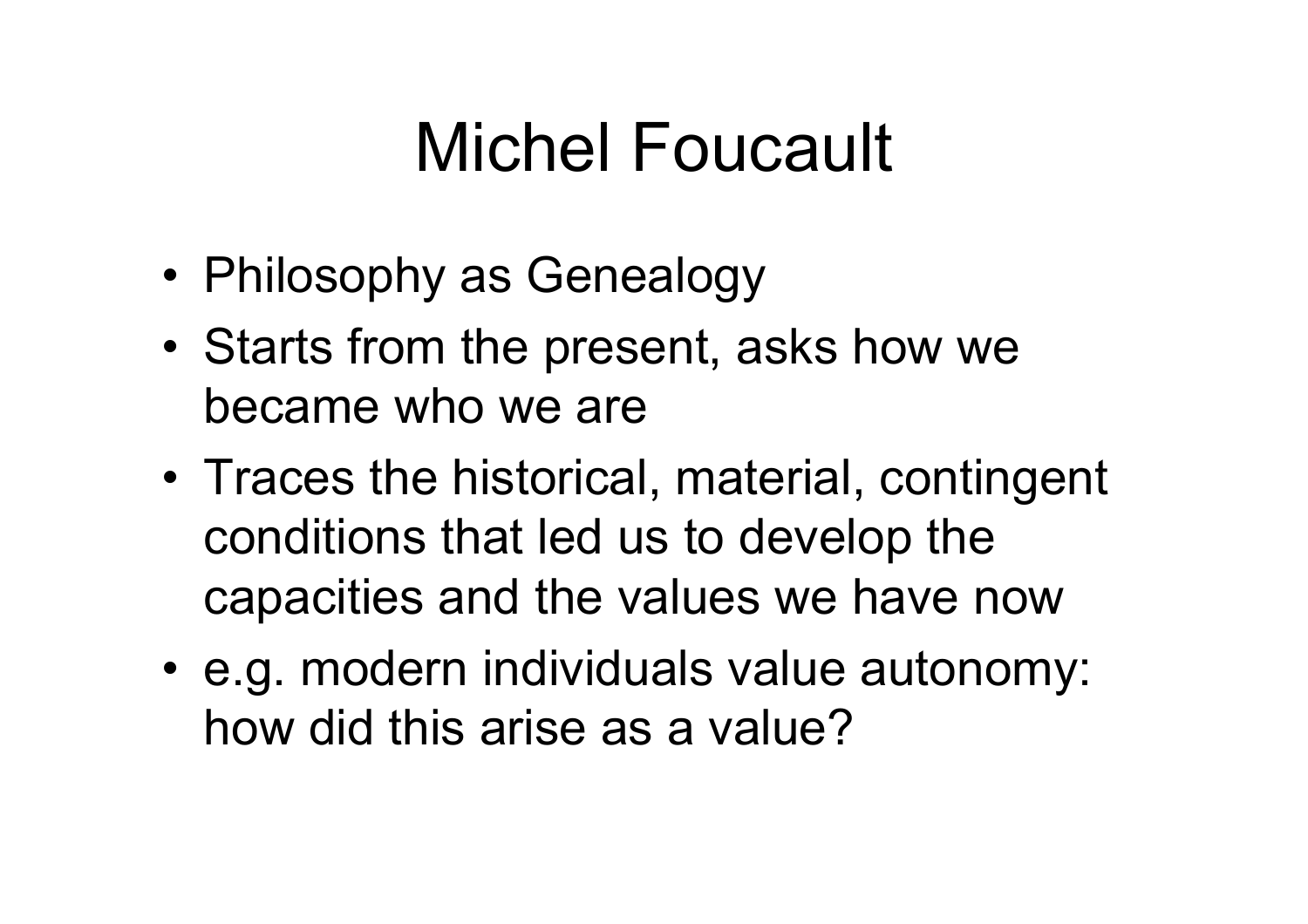# Norms and Perversion

- A key strategy: examining how notions of the 'abnormal' or 'deviant' arise allows us to understand more clearly what is taken to be 'normal'
- Foucault examines punishment; madness; sexual 'perversion'
- Archival documents (e.g. legal, medical, theological) provide evidence of the *discourses* and *practices* which shape human beings according to certain 'norms'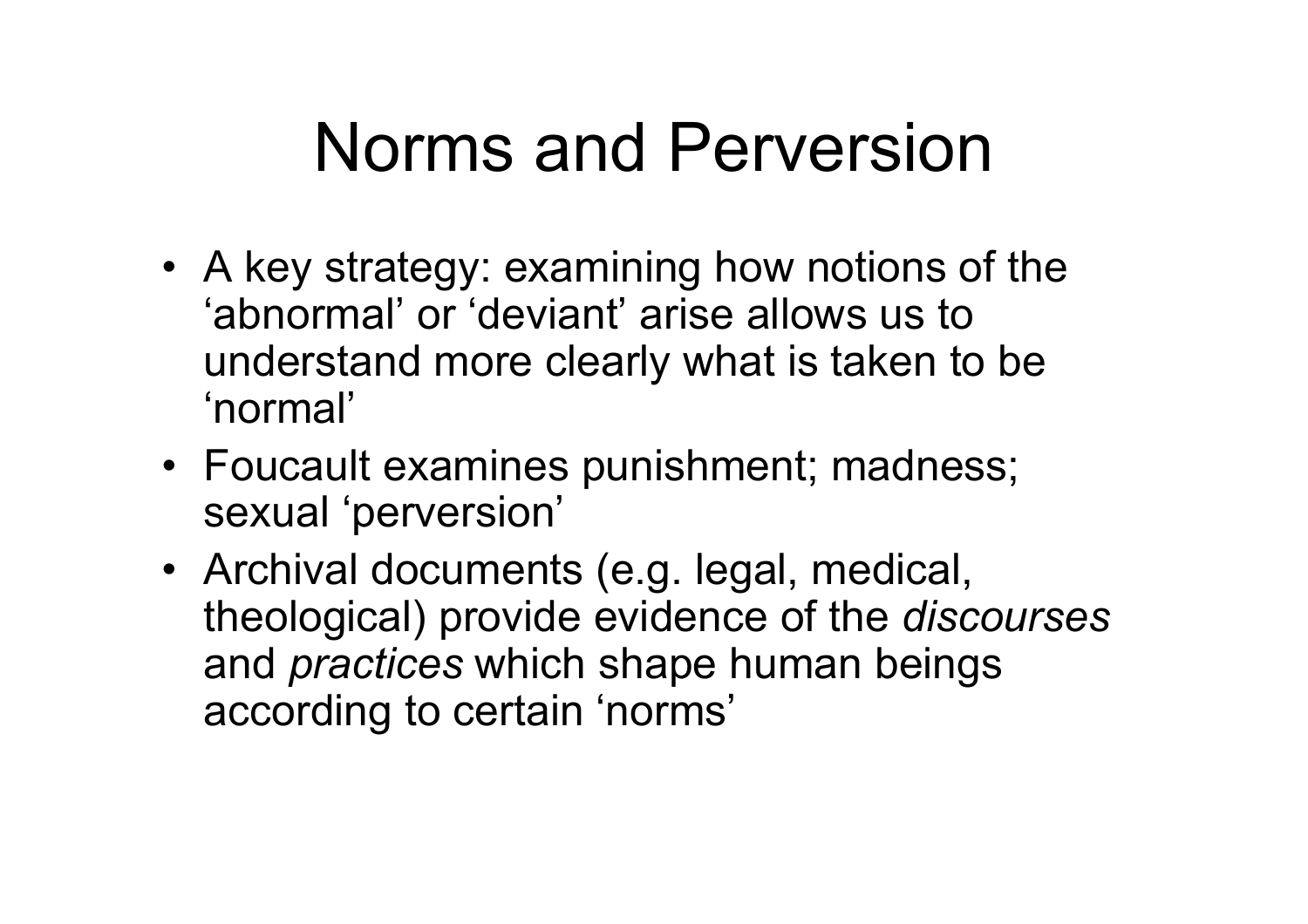### Philosophical Madness

Archival material on asylums:

- Allows students to see concrete evidence of the kind of discourses and practices that Foucault argues shape the modern subject
- Allows students to put his *theories* to the test, especially regarding madness and sexuality
- Questions students might ask about the archives:
	- How is 'deviancy' diagnosed, judged, and treated?
	- What does this reveal about what is considered 'normal'?
	- Are there different norms for men and women?
	- – What does this reveal about the way our notions of subjectivity are gendered?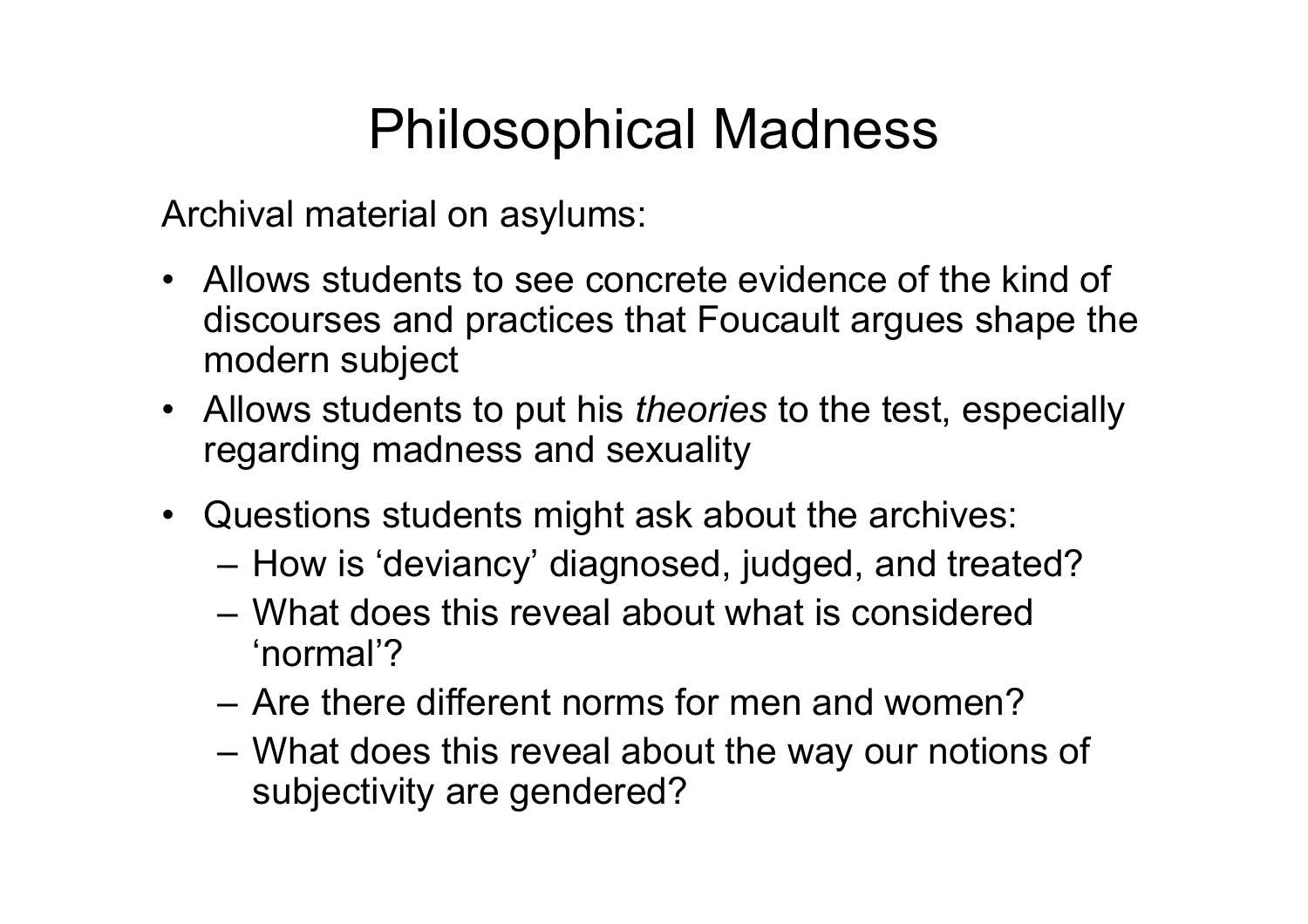### Method in the Madness

- Allows students to put Foucault's *method* to the test and challenges their notion of what it means to 'do' philosophy
- Shows students how philosophy can relate to 'everyday' experiences, and encourages them to think more critically about them
- Questions that the archives material might make philosophy students ask:
	- To what extent does a philosophical theory have to fit with historical evidence?
	- Can there be a universal theory of human being, or morality, or justice?
	- What is the relationship between universal concepts and particular cases?
	- What are the concrete implications of seemingly abstract concepts and values?
	- How do power relations shape the way our concepts and values are formed and put into practice?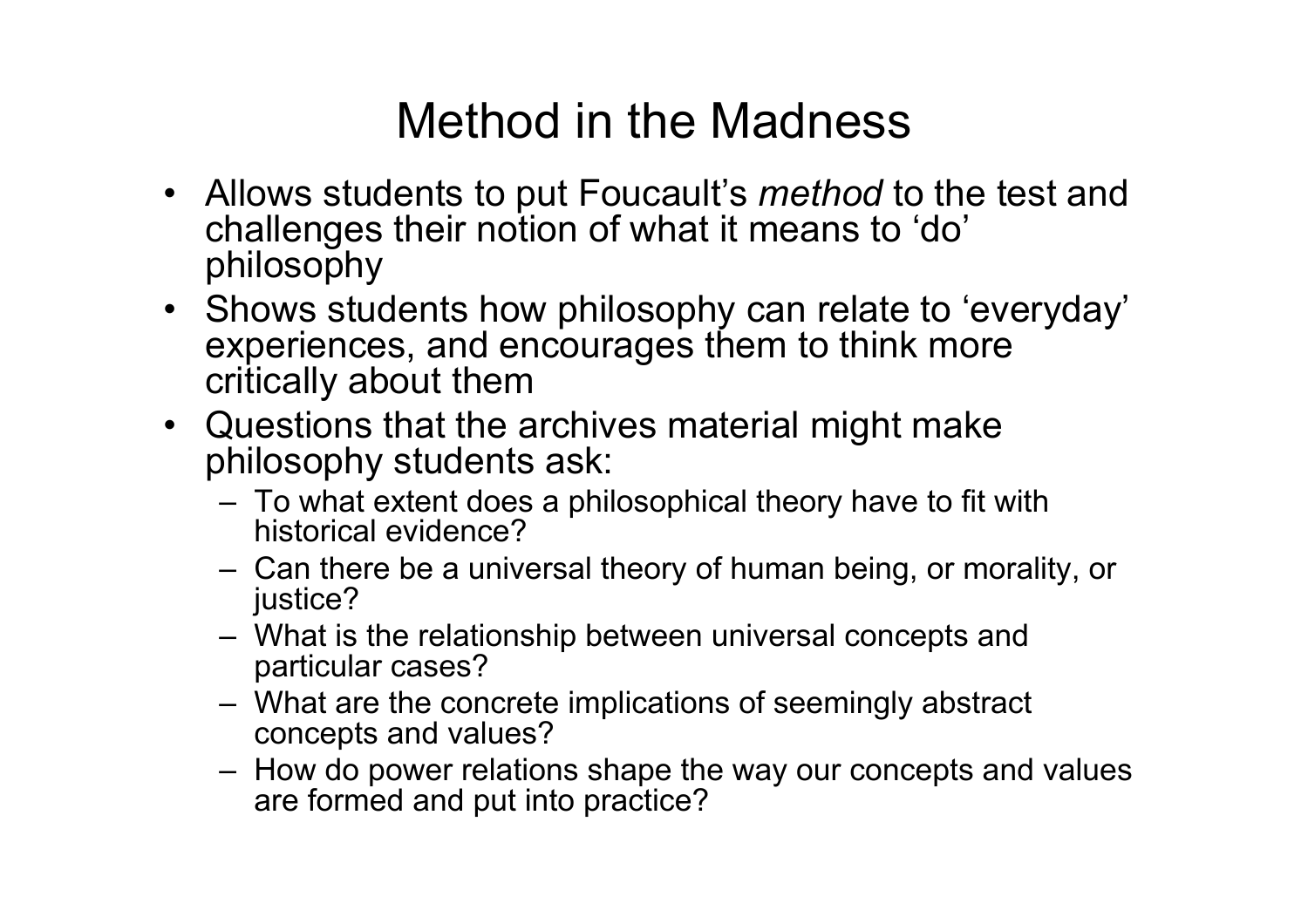## Materials Examined

• Asylum records including annual reports, statistics, records of daily routine

• Admissions registers

• Case Books, details of individual patients, diagnosis, treatment, and progress.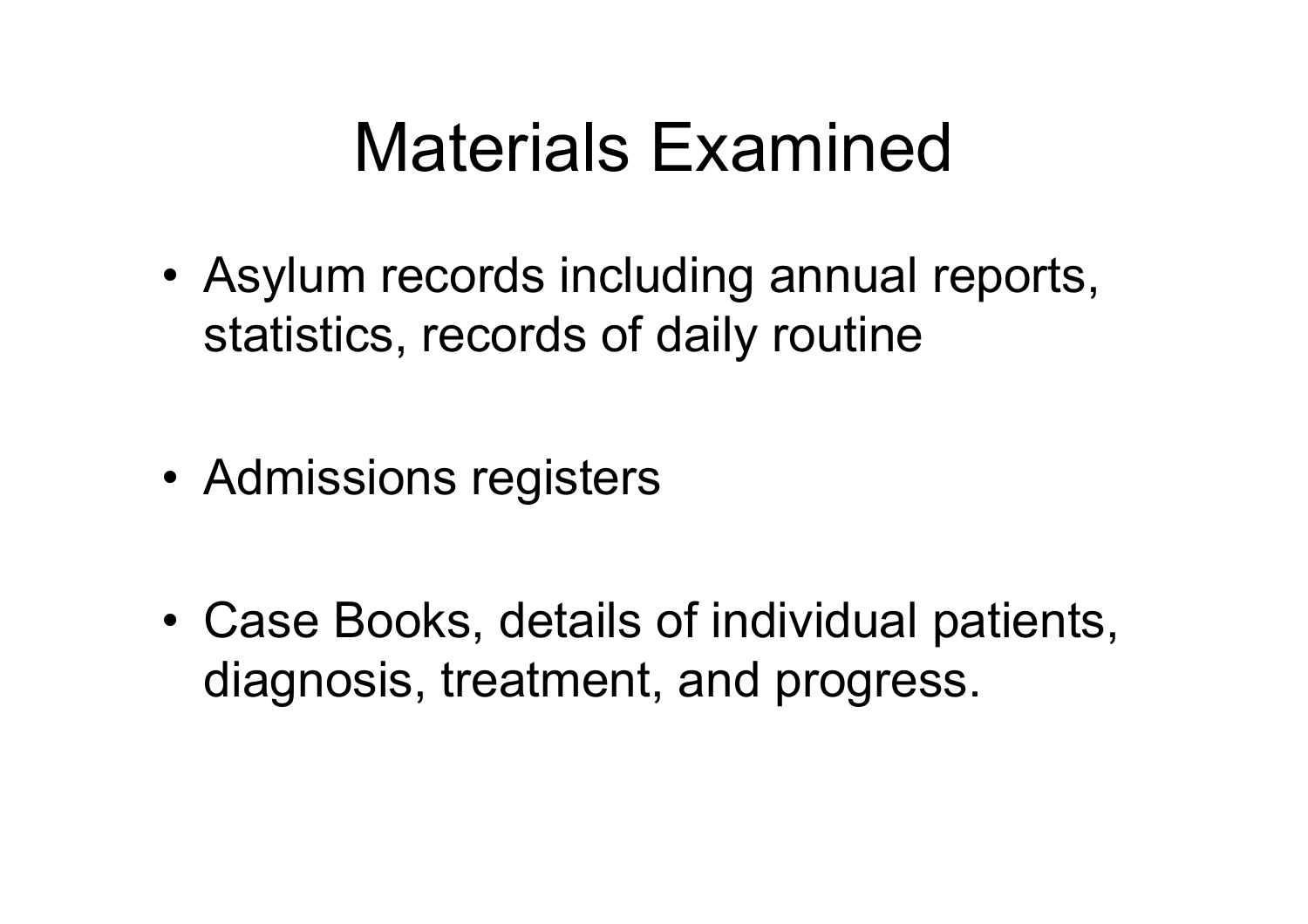## Power and Resistance

- Foucault is particularly interested in the ways that power relations inflect the formation of subjects and their capacities
- Power is seen as productive not simply repressive
- Power relations produce and inhibit possibilities
- Power relations are mobile and transformable –there are always possibilities for resistance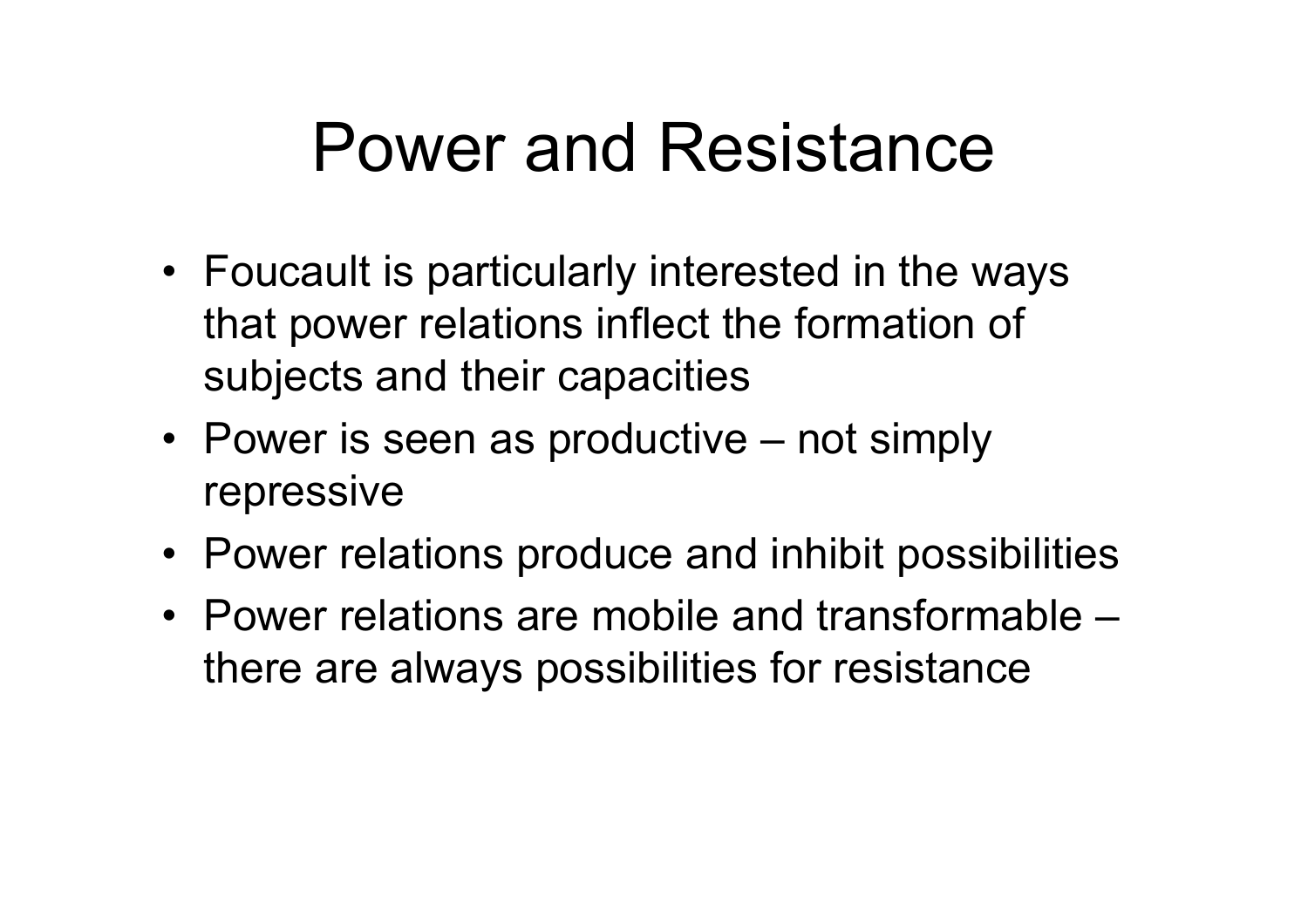# Case Study: Florence Lindsay

"Her habits for a long time have been indolent. Little or no interest in anything… The principal symptom of her madness is an irresistible impulse, feeling or propensity to destroy herself. It is not destructiveness generally for she has no desire to injure anybody or thing but herself. There are other feelings, and symptoms of diseased feelings or sentiments also present which may and I believe do impel her to commit suicide and make her altogether an irresponsible being" [Case Book, 1836]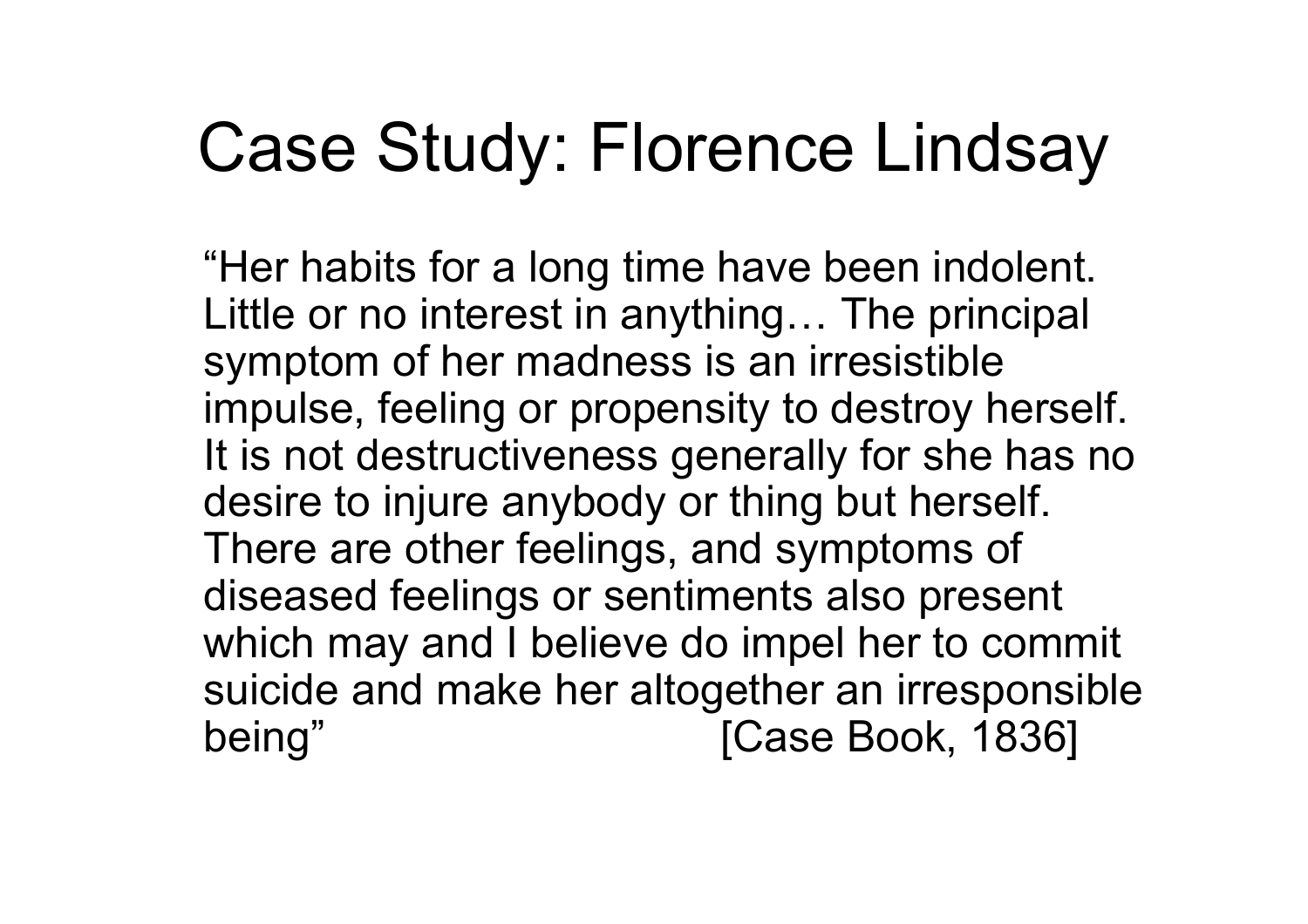# Florence Lindsay

- -Slippage from medical to moral judgement
- - Changing diagnoses (e.g. madness/post-natal depression) and changing assumptions behind those diagnoses
- Question of whose voice is heard
- Possibilities for resistance
- - Intersection of judgements concerning madness, gender, and class, and what these reveal about expected 'norms'